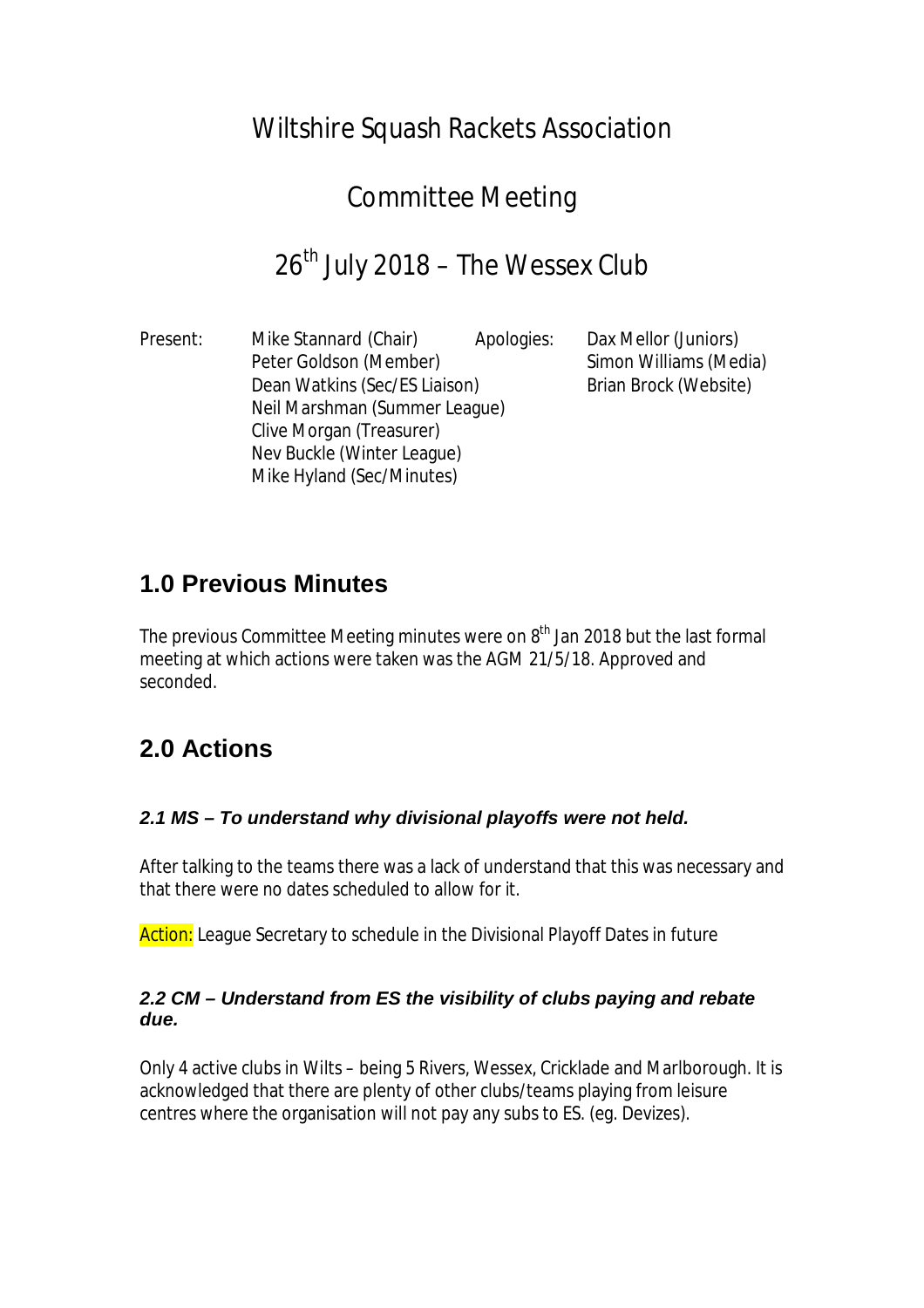#### *2.3 Compulsory ES Membership for League players*

Proposal "All Wiltshire Leagues Players must be paid-up & activated members of England Squash"

Vote: For 7 – Against 0 – Proposal carried

Action: League Rules amended and players informed – NB/MS

### *2.4 NB - League Rules Proposal*

"Wilts Div 1 Matches will be played on a Thursday for the top two teams in a club"

Vote: For 7 – Against 0 – Proposal carried

Action: League Rules amended and captains informed - NB

### *2.5 Send Members in DB to CM (to support rebate claim)*

MH concerned over GDPR aspect. Would like that addressed before sending details – but can support with specific queries.

#### *2.6 DaxM to send list of coaches to MH For Membership DB update*

DM concerned over GDPR aspect and would only provide details once resolved.

### **3.0 Charitable status**

MS has done some investigation and has some guidance from CAN (County Association Network). There is an offer on the table for Richard Antcliff to walk us through the process.

Next Step: -

Action: MS to liaise with Richard and understand more around the process, benefits and costs. Proposed and passed 7/0

## **4.0 County Selection**

ES will have next year's tournaments sorted by Mid-August Proposed: "Wiltshire will establish a selection committee who will agree a strategy for team age representation and a policy for player selection" – Approved 6/0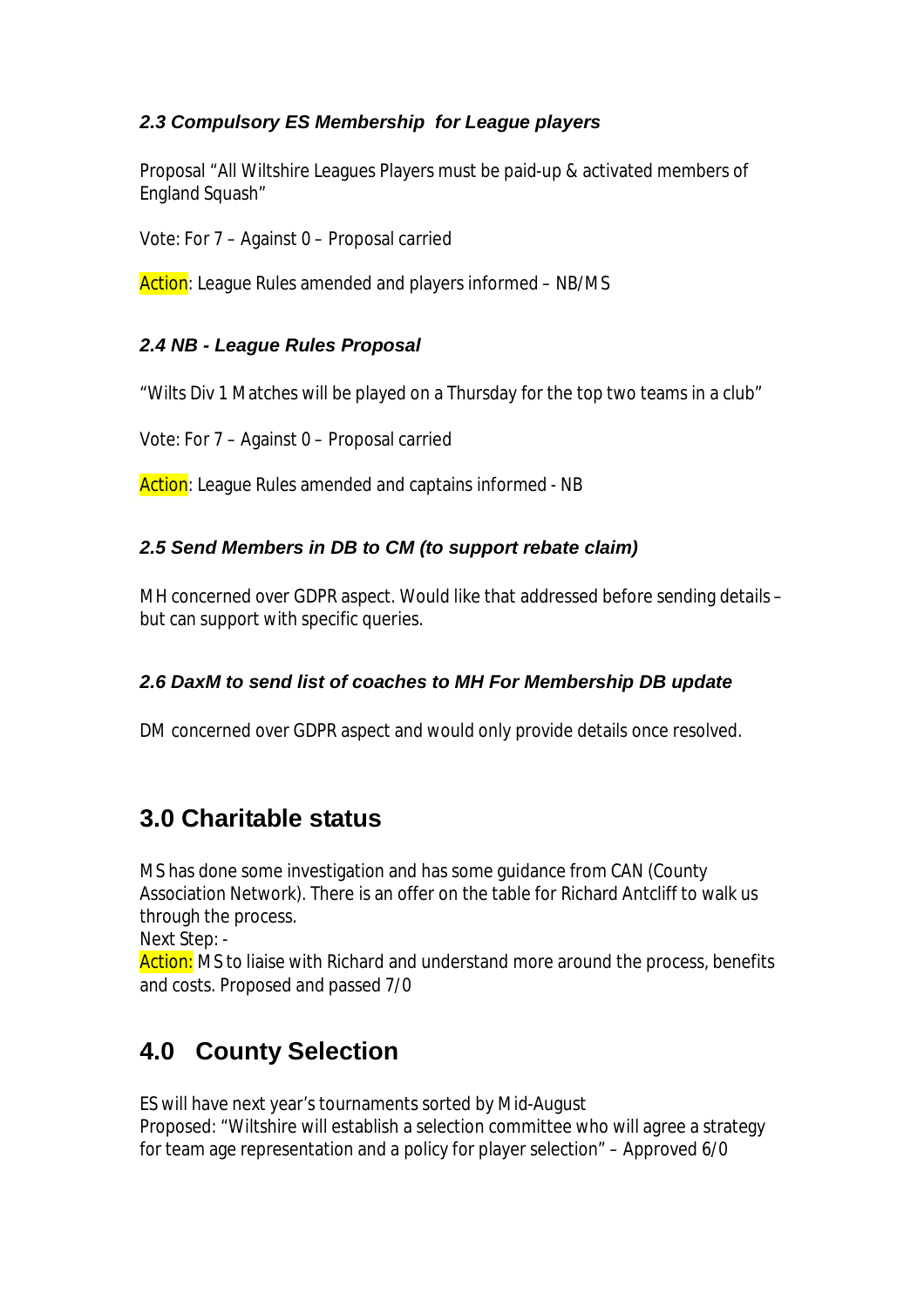Action: MS to talk with Nigel, James, Dean(done), Clive (done) Action: DW to contact ESR (Josh Taylor) if nothing by 15<sup>th</sup> August Action: MS to contact ESR (Josh Taylor) and hand-over.

# **5.0 Funding**

Currently we have c.£6000. The proposal was "An Annual review of the Development Plan and an understanding of progress" Passed 6/0 This would help identify any areas that may require funding.

### **6.0 County Tournaments**

Dates proposed for next year:-

- Doubles Sat 22<sup>nd</sup> September
- Open 19/20 Jan 2019 = 20/21st Oct 2018
- $O'35$  9/10<sup>th</sup> March 2019
- $\bullet$  O'45 27/28<sup>th</sup> April 2019
- Racketball 22nd June 2019

There then followed a discussion on moving the Open from Jan backwards to a date in October to fall-in with the ESR calendar and to aid county selection.

As a result the tournament moved to 20/21<sup>st</sup> Oct. (Held with James Ryan winning from Simon Lucas).

### **7.0 AOB**

- 7.1 Letters presented from Steve Wakefield and Paul Clark saying that they don't feel that they are being treated fairly. Proposal – to get back to Paul and Steve; thank them for the letter and their representation over the years. That they are welcome to participate in any future events.
	- 7.1.1 Action: MS to write and circulate to committee for approval
	- 7.1.2 Action: MH to send letter head to MS
	- 7.1.3 Action: If committee in agreement MS to send.
- 7.2 We have been asked by CAN to do a county audit underway with MS
- 7.3 Action: Next CAN meeting Sept  $8^{th}$  in Coventry MH to attend.